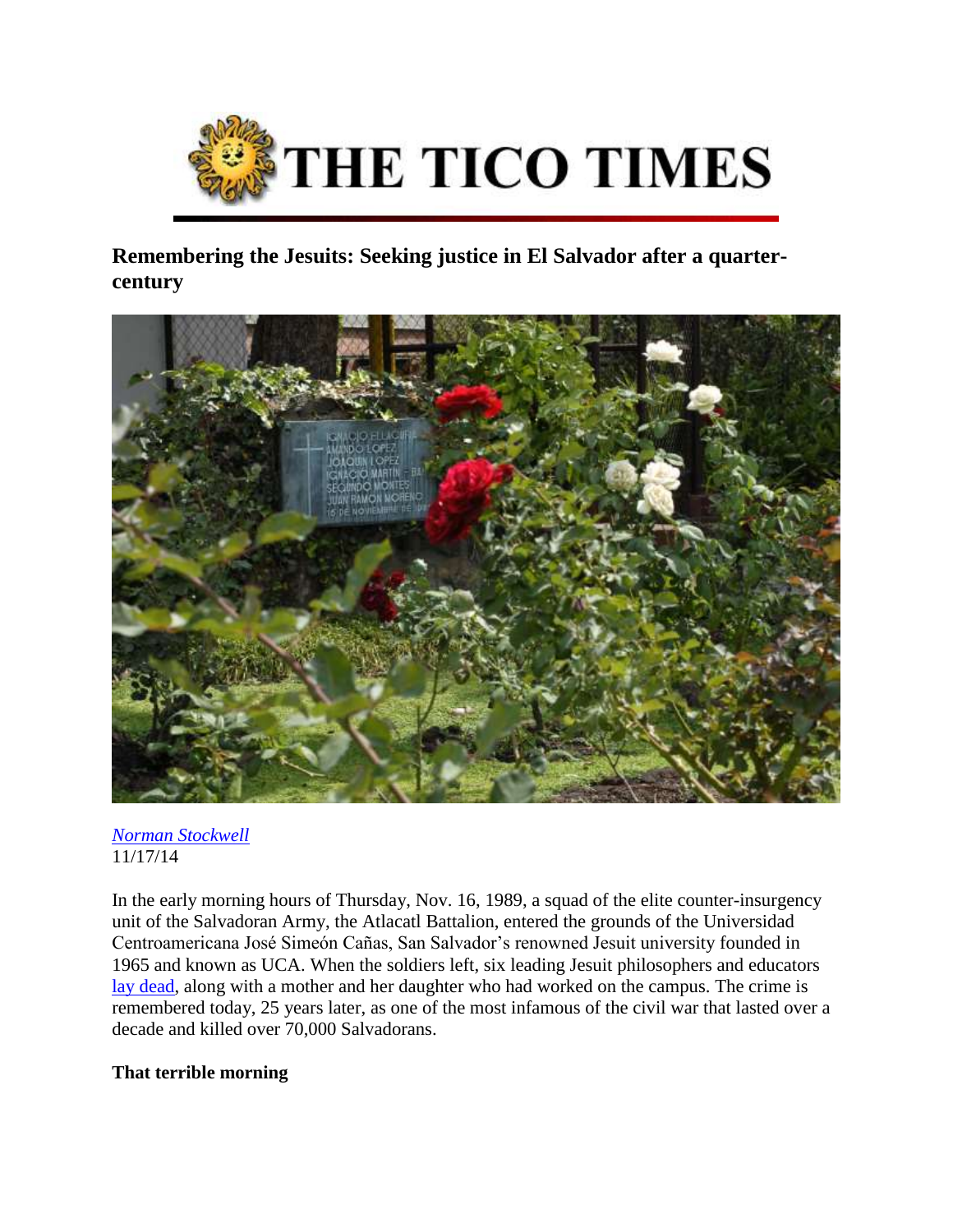The incident took place on the fifth day of a major offensive by El Salvador's rebels, the Faribundo Martí National Liberation Front, or FMLN, named for the revolutionary leader killed in 1932. The offensive, which took the Salvadoran government and army – [and the United States](http://www.franksmyth.com/wp-content/uploads/1989/12/Caught-With-Their-Pants-Down.pdf) – completely by surprise, is today seen as the largest military offensive in the history of Latin America. Even as the Cold War was [ending in Europe,](http://www2.gwu.edu/~nsarchiv/NSAEBB/NSAEBB490/) the proxy war in El Salvador had heated up like never before.

According to a [United Nations Truth Commission report:](http://www.usip.org/sites/default/files/file/ElSalvador-Report.pdf) "On the night of 15 November 1989, then Colonel René Emilio Ponce, in the presence of and in collusion with General Juan Rafael Bustillo, then Colonel Juan Orlando Zepeda, Colonel Inocente Orlando Montano and Colonel Francisco Elena Fuentes, gave Colonel Guillermo Alfredo Benavides the order to kill Father Ignacio Ellacuria [rector of the UCA] and to leave no witnesses. For that purpose, Colonel Benavides was given the use of a unit from the Atlacatl Battalion, which had been sent to search the priests' residence two days previously."

Col. Benavides, an old-school Salvadoran officer who was known by some as "the rammer," was director of the Military Academy, located near the Jesuit university. Benavides was considered extreme, even by his colleagues. Lt. Ricardo Espinoza related in an extrajudicial statement that when he had raised a question, Benavides had said, "It's them or us." Benavides referred to the priests as "the intellectual authors who have directed the guerrillas for a long time," according to a separate statement by 2nd Lt. Gonzalo Guevara.

Espinoza also reportedly requested a stick of camouflage grease that night to conceal his face, because he had attended the Externado San José Jesuit high school when Father Segundo Montes was its principal.

A commando unit of 47 members, the Atlacatl Battalion – created as a "rapid-response" force in 1980 at the School of the Americas while the school was located in Panama – had been assigned to the academy at the beginning of the offensive, following a training session held on Nov. 10 at their barracks in Sitio del Niño by 13 members of U.S. Special Forces sent from Ft. Bragg, North Carolina. Seven of those later indicted for the murders had attended this training session, and 19 of the 27 officers accused of participating in the killings were graduates of the [School of the](http://fas.org/irp/crs/soa.htm)  [Americas,](http://fas.org/irp/crs/soa.htm) now called WHINSEC, located in Ft. Benning, Georgia.

But no one knew these things on the morning of Nov. 16. After a government-imposed curfew lifted at 6 a.m., [Mary Jo McConahay](http://www.maryjomcconahay.net/) and a group of fellow journalists set out to begin their day of coverage of the military offensive raging throughout El Salvador's capital city. She remembers when they first heard the news: "We went back to the Hotel Camino Real, where the news offices were, to see what was happening elsewhere, and someone from the Jesuit Refugee Service approached me, … and he said they killed Ellacuría. This Jesuit Refugee Service volunteer had not seen any bodies. He just had the message. So we went [to the priest's residence at the UCA], … and on the grass were what appeared to be bodies covered with a white sheet, with what appeared to be blood seeping through the sheets."

McConahay was the only print journalist on the scene; her colleagues were radio reporters, and Father José María Tojeira, who was the provincial of the Jesuits of Central America, took her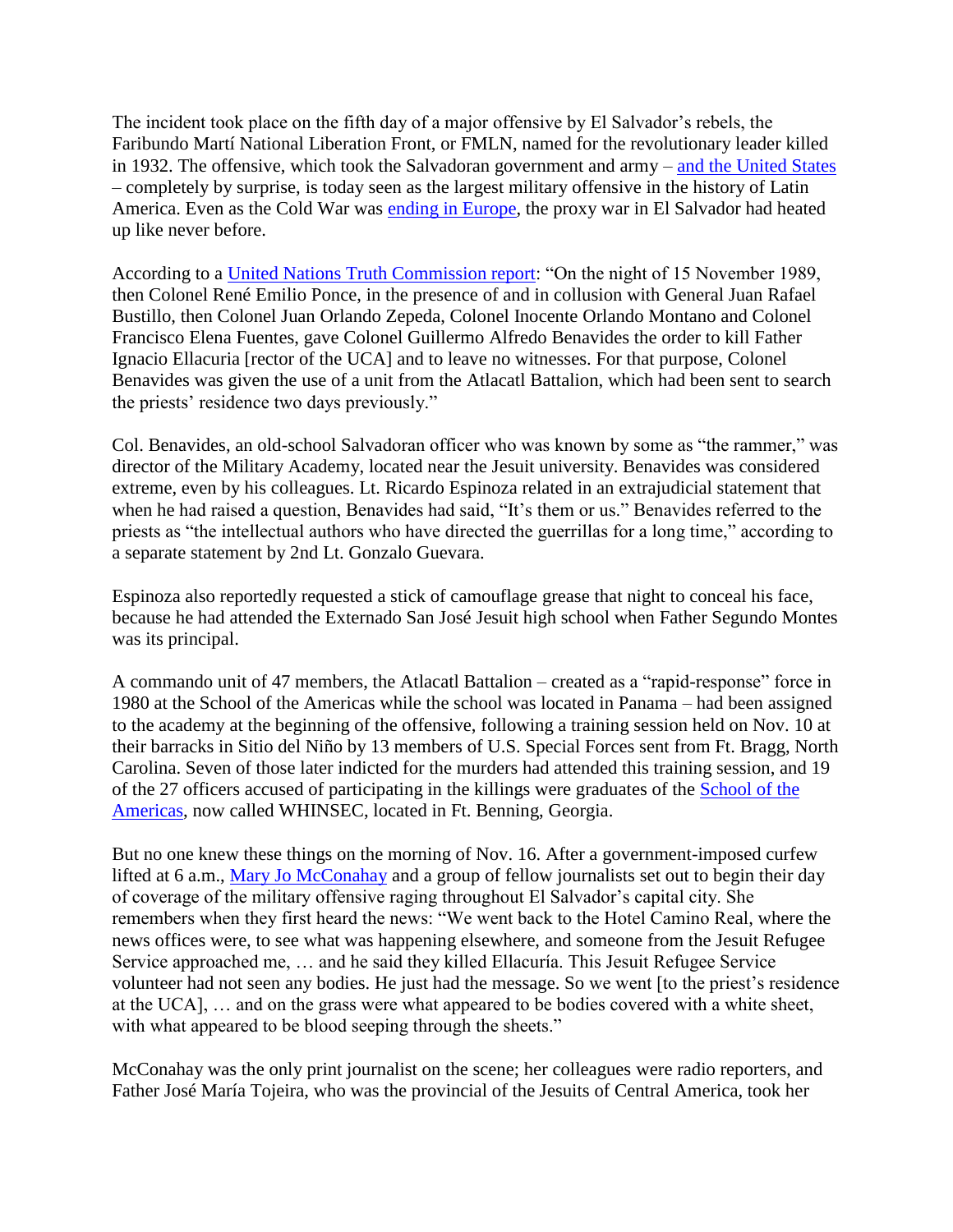inside the residence. "There I saw, in the hall, … it's a very small building with bedrooms facing, I saw smears that looked as if something had been dragged that was bleeding on the floor, and I saw one body of a man, and [Tojeira] said to follow him and I saw another. Both looked as if they'd been shot, and they were on the floor. And then he said, 'There's more,' and he took me down to the room where … Julia Elba and Celina were, and we stopped at the door. The door was open. The women were … kind of crossed against each other. Elba, the mother, had her legs across. … They had both fallen, of course, but backward, and the woman looked to me as if she had been protecting the girl. And I wrote in my notebook, 'Blood to the roof.'"

Even for a veteran journalist who had seen a great deal of fighting and death, McConahay remembers being profoundly affected by the scene: "At that time, my own daughter was 3 years old. And I was looking at this mother who could not protect her daughter. And it … almost overwhelmed me, and I had to tell myself, 'You're here for a reason, you're the only journalist seeing this."

"We walked back up, and right at that moment a Salvadoran photographer [Iván Montecinos] arrived, and I said, 'Father, you're going to have to take the sheets off the bodies,' and he looked at me in what I can only call alarm, and then he said, 'You have to promise me, these pictures will get to the Jesuits.' And I said, 'Father, I can promise you in a few minutes these pictures will be going around the world."

News of the massacre spread rapidly around the world. McConahay's own report was published that afternoon in San Francisco. The news also reached a team of medical experts meeting in nearby San José, Costa Rica. Dr. Robert H. Kirschner, a noted forensic pathologist and cofounder of the University of Chicago Human Rights Program, who died in 2002, Dr. Clyde Snow, the forensic anthropologist who helped identify the remains of Nazi war criminal Josef Mengele and who died on May 16 of this year, and Dr. John J. Fitzpatrick, a diagnostic radiologist, now retired, were giving a lecture on their work with the remains of victims of Argentina's "dirty war" when they got the news. Dr. Fitzpatrick remembers: "We were lecturing there at the time. I'd gone to town shopping. And Clyde had stayed behind when the news of the murder came through, and he told Sonia Picado [then vice-chair of the Inter-American Court of Human Rights]. Clyde said he's got the whole team here, we'll go and look at it."

In a 1989 interview, Dr. Snow explained, "The mission was not so much to investigate, helping out in the investigation, this is of the El Salvadoran governmental people, judiciary, but to evaluate the conduct of the medical-legal aspect of the investigation. In other words, kind of look … over their shoulders to see if, you know, to provide the Jesuits with some assurance that the investigations were being carried out in a competent and fair and objective and scientific manner."

Fitzpatrick continued: "We left Costa Rica in the dark, and that day, they [colleagues at the IACHR] said, 'It's dangerous, you don't have to do this.' We all volunteered to do it. And our liaison for the AAAS [\[American Association for the Advancement of Science\]](http://www.aaas.org/sites/default/files/migrate/uploads/1989-Vol.-11-Issue-2.pdf) at that time, said, 'Well, I can't guarantee you can. … Who's going to pay for this? [We said], 'We'll pay for it ourselves.' So we flew to El Salvador and … the three of us waited at the airport. We were watching the cabs go in and out of town with a white flag, and nobody came to get us. And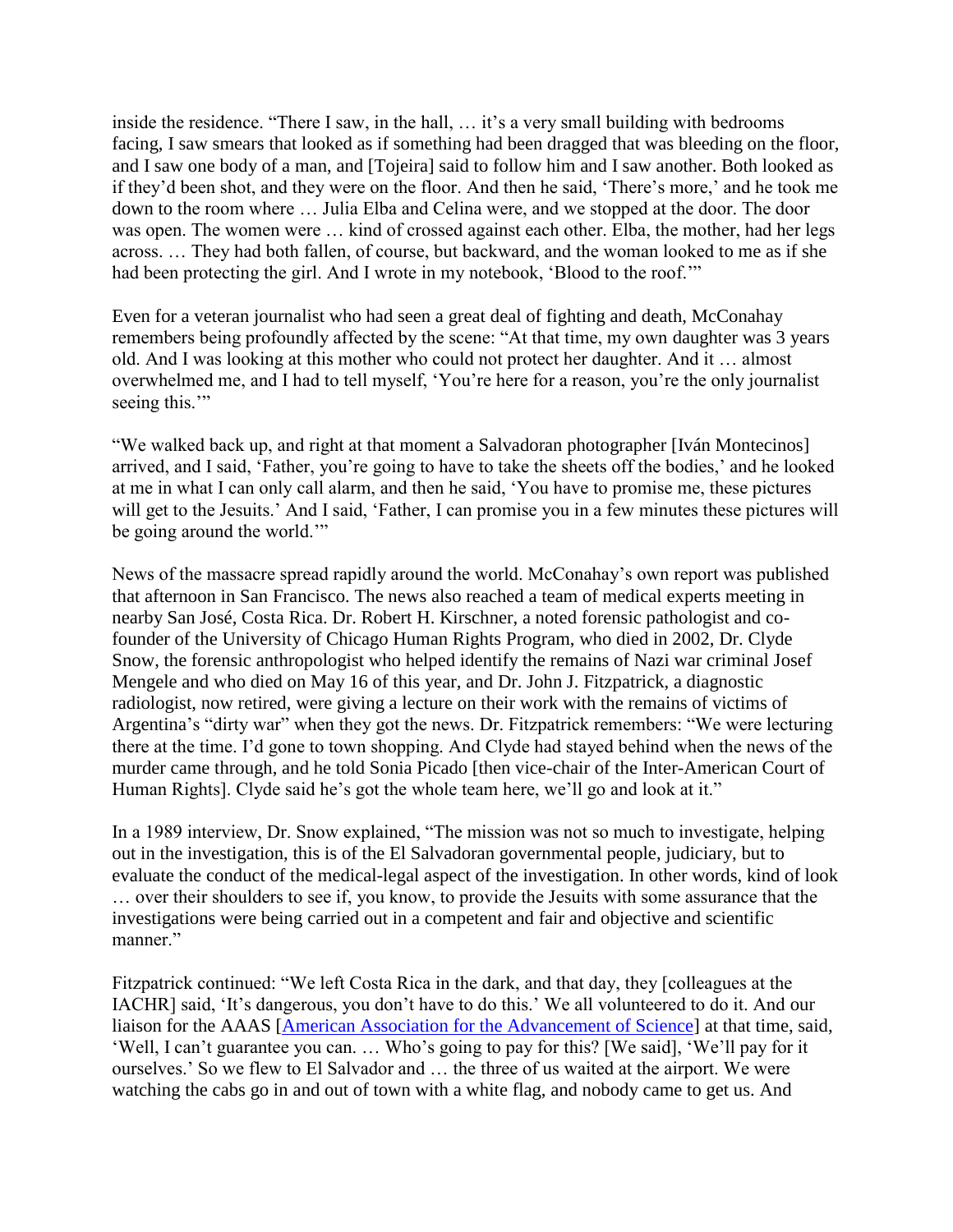Kirschner was happy because he didn't want to take a helicopter, because he was afraid it would get shot down. And I had been in Vietnam and I wasn't exactly excited about being in a convoy. But we took a cab into town and got to the embassy somewhere I think around noon, and [an embassy staffer] said, 'Oh, I was looking all over for you guys!'"

The pathologists only had a day to conduct all of their work. Dr. Fitzpatrick remembers: "We had a couple of embassy people drive us around. We finally found out that the Jesuits had the bodies at a local [medical] school, and they were not refrigerated. So we examined the bodies. And the United States government said, 'Everything, … all the resources of the United States are at your disposal. … If you want to fly them up to the States or whatever it takes, we'll help you.' But the head of the Jesuit Order said, 'No, all the people are dying in the streets and it wouldn't be proper if the priests get special treatment.' They wanted to bury them the next day, so there was no way that we could do formal forensic autopsies. The InterAmerican Court of Human Rights had given me a package of X-ray film for radiographing the bodies, but we couldn't get to any facilities, and you couldn't do it at nighttime [because of the ongoing military offensive]."

### **Blaming the left**

As the soldiers left the grounds of the UCA that Thursday morning, they placed a sign blaming the leftist guerrillas for the murders. "The FMLN Carried Out This Execution Against Enemy Spies. Conquer or Die!" read the crude cardboard sign. Later that day, the armed forces issued a press statement [making similar claims.](http://archive-research.com/SV-Jesuit/19891116.2110-SV-FBIS-Jesuits-ESAF_blames_FMLN.pdf) Local right-wing radio stations [echoed the accusations.](http://articles.latimes.com/1989-11-17/world/la-fg-salvadorpriests89_1_five-other-jesuit-dormitory-cook-nightclothes-and-slippers/2) But it was the efforts by the right in the United States to assign similar blame that seemed most outrageous.

On Nov. 28, Reed Irvine, founder of the conservative media watch group "Accuracy in Media," lectured in Madison, Wisconsin. Irvine, who died in 2004, told a University of Wisconsin audience that, "Here we've got these priests over at the University of Central America, and they've turned on us [speaking as if he were the FMLN leadership]. Now they're telling us, … they've gone over to [President Alfredo] Cristiani and they're telling us to lay down our arms. … But what an opportunity. If we waste these guys, they're going to blame it on the right. … We'll see, I mean, our friends in the media will see that that's blamed on the right-wing death squads. So, we're going to come out smelling like roses on this thing. Possible scenario. Is it possible? It makes sense. [It would] make sense for them to do it."

Irvine, who previously devoted a special issue of his magazine AIM Report to criticizing New York Times reporter Ray Bonner, went on to cite the work of Dr. Kirschner as evidence for his claim: "So I find this, … there's a medical examiner, a deputy medical examiner in Cook County, [Chicago] by the name of Kirschner, who was asked by the church to go down and examine these bodies. And he did. He went down and he examined these bodies, and said, 'No torture. No mutilation.'"

When asked in early December 1989 about Irvine's assertions, Dr. Kirschner explained that while he had spoken with Accuracy in Media, he had attempted to make clear that the findings [were still preliminary](http://newsok.com/forensic-expert-to-help-investigate-6-priests-murders/article/2296815/?page=1) and not conclusive.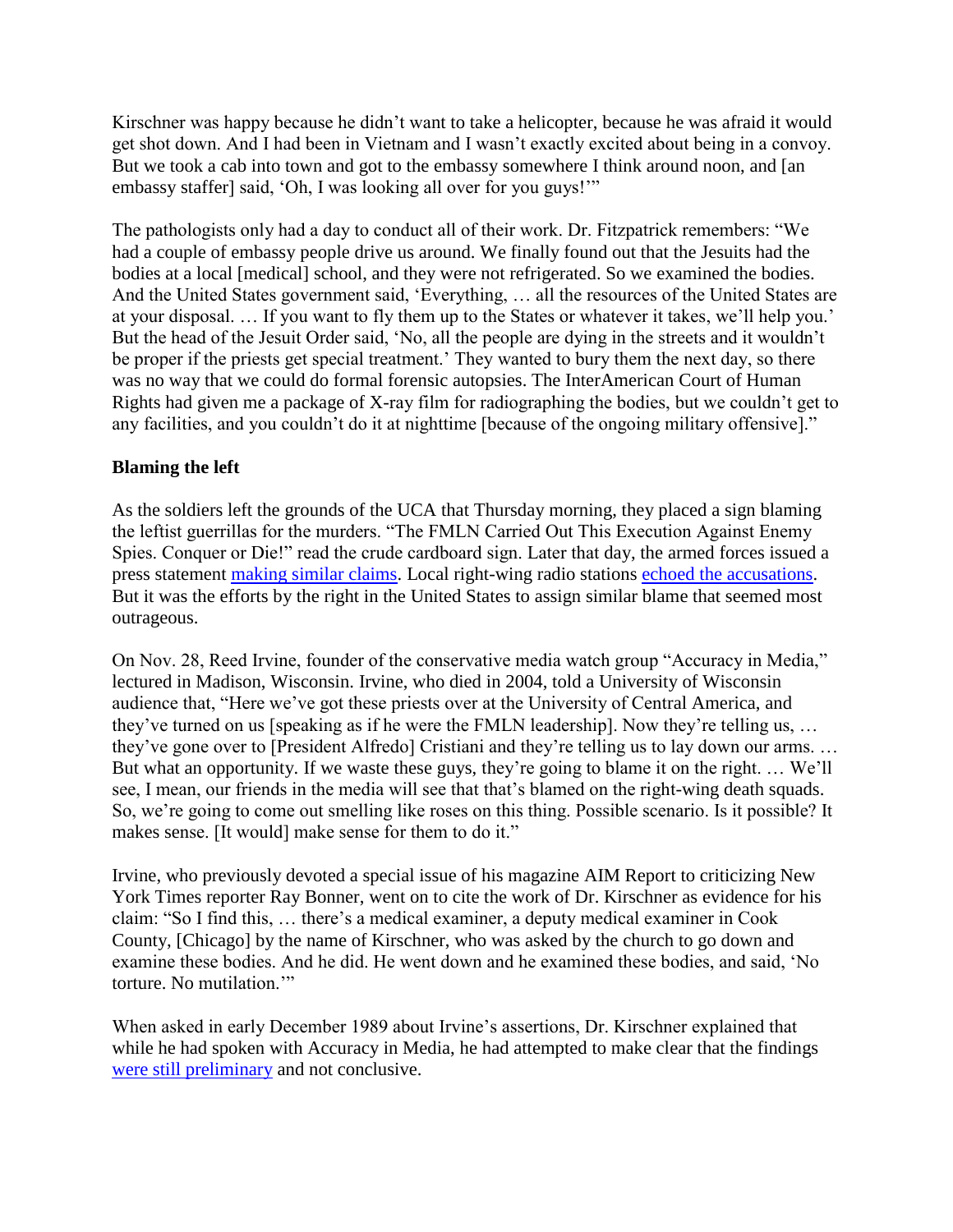Dr. Snow concurred, saying, "Our report was a preliminary report, and the final report will not be issued until we have received all of the final autopsy reports, seen photographs, … autopsy photographs, maps and, you know, all of the documents pertaining to the medical-legal aspects of the investigation."

After viewing photos of the bodies in situ, provided by WORT radio, along with an analysis by University of Wisconsin forensic pathologist Dr. Robert W. Huntington, both doctors provided a nuanced view. Dr. Kirschner said, "The fact is that they all were killed by multiple gunshot wounds and there's … no obvious evidence of torture or mutilation, although I guess we should qualify that in consideration of what somebody, … somebody raised the question that if you keep shooting at a body after it's dead, isn't that mutilation? And the answer is yes, you can consider that mutilation."

Dr. Snow concurred: "I agree with you. … You know the point that you're making about the postmortem mutilation. You're saying the shooting of priests' brains out is dehumanizing. Well, you know, as far as I'm concerned shooting anyone's brains out is dehumanizing. And, the point is, … we're probably never going to know unless they catch the guys."

# **Massive funeral**

Joseph Mulligan, S.J., a priest from Michigan who lives and works in Managua, Nicaragua, recalls hearing the news very soon after the murders. "We first heard about the massacre on the morning of the 16th of November, 1989, when a few of us from our Jesuit community were going to take part in a demonstration protesting U.S. military aid to the government of El Salvador. And when we arrived at the embassy, we learned the horrible news that six Jesuit [priests] and two women had been killed. And so we sort of suspended the demonstration. Then, that afternoon, we had a huge demonstration in front of the U.S. Embassy. … About six of us Jesuits applied for a visa to go to El Salvador to the funeral, and we got the visas and we went, and it was just an overwhelming experience to see first the eight coffins lined up in the chapel – because the six Jesuits and the bodies of the two women were still there. Later on, the family decided to bury the women in their hometown, and then the six bodies of the Jesuits were buried in crypts in the walls of the chapel of the UCA. It was … just an amazing, horrible scene, and yet there were huge multitudes of people there, and the funeral was really a celebration of their commitment, and of their struggle for justice, and their prophetic stance as modern-day prophets denouncing oppression, denouncing the exploitation of the poor and the violations of human rights by the government."

Today, 25 years later, Mulligan regularly lectures to students and community groups on what he saw that day. "I also have a picture in my slide show of the U.S. ambassador in there [at the funeral], and that's very ironic, in a way, because the U.S., of course, was in great part responsible for what had happened, and in large part responsible for all the repression and horrible massacres that had been taking place in El Salvador by training Salvadoran troops at the School of the Americas and other local training programs that the Special Forces conducted in Central America. And of course supplying the money for the bullets and bombs and the tanks and all that. The ambassador was there, and then President Cristiani was also there," he said.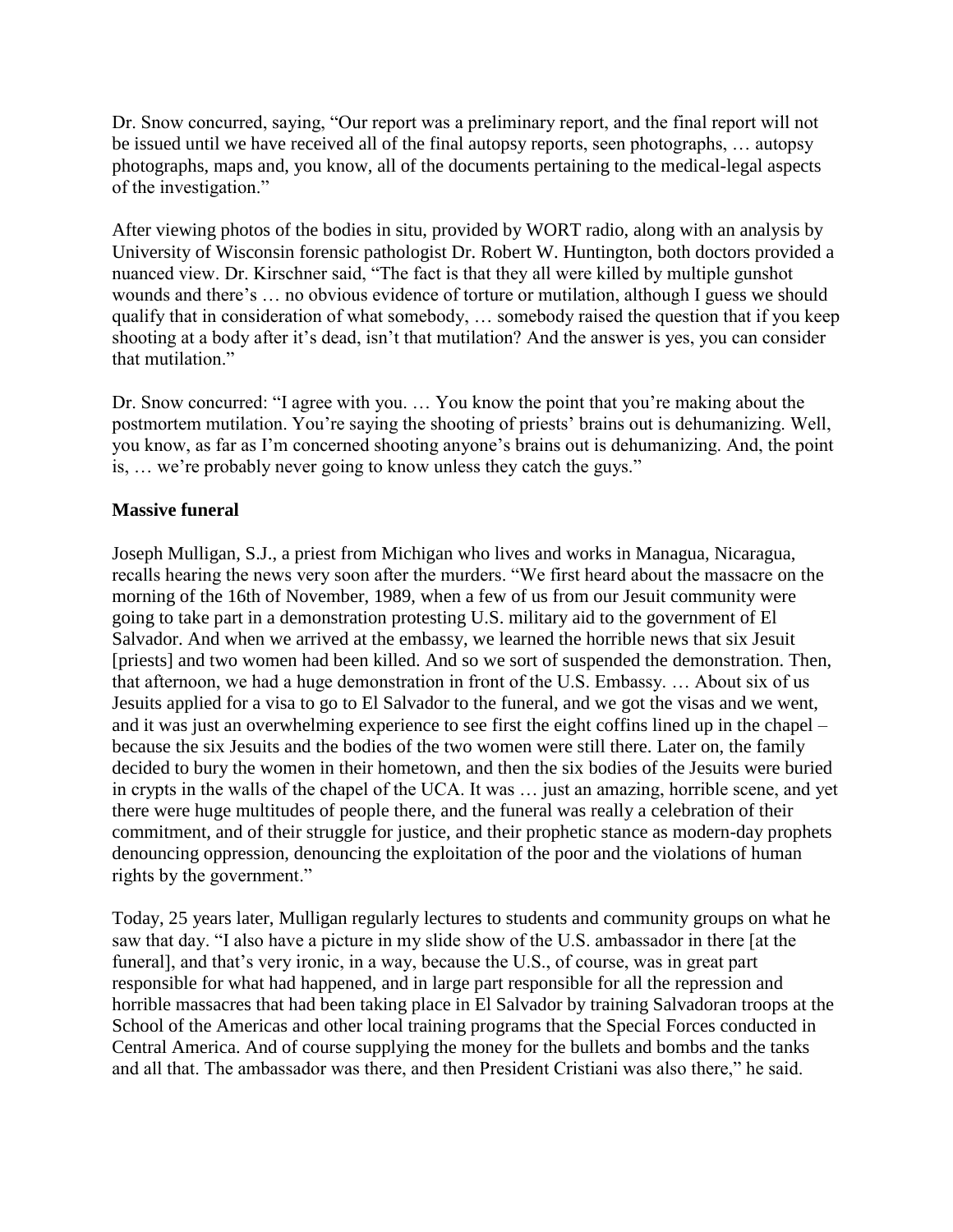Mulligan left directly for the States after the funeral to provide information and raise awareness about the massacre. "I remember it was a little iffy there, a little risky at one point when I had about 12 rolls of film. … We had to wait for the curfew to be lifted after 6 a.m., and a number of us left from the Jesuit community that we were staying in, and left to go to the airport, and I had these 12 rolls of film in my suitcase.

"Well, the military stopped us, had a routine check, since the whole place was under martial law. And they found all these rolls of film in my bag, and I thought, 'Well, this could be the end of those films and maybe the end of me.'

"They asked, why did I [have the film], … and I said, 'Well, I'm a tourist, you know, I take a lot of pictures.' But I didn't have a camera. They didn't see any camera in the bag. I guess they didn't notice that. Fortunately they just let us go. But then the other Jesuits in the vehicle said, 'Let's divide up those films so that nobody is seen having 12 rolls of film in his bag.' So we did that.

"We divided them up and then when we got to the airport, we put them all back in my bag. And when I got to Washington, I got them developed, and I was afraid that whoever did the developing, a commercial shop, would have noticed these and reported it to the police. But we didn't have that complication. No, they just developed those and then we started circulating them around<sup>"</sup>

And, it was in fact from those photos that WORT obtained copies and provided them to the forensic pathologists Kirschner and Snow.

# **Primary witness to the crime**

The Salvadoran military quickly moved to close ranks to protect the identities of the killers. Initial testimony from soldiers stationed near the UCA that they had seen members of the Atlacatl Battalion in the area was changed or forgotten. Logbooks from the military school that documented comings and goings were destroyed.

But the wall of silence cracked when two very different witnesses came forward. The first was a woman who worked at the university cleaning offices, Lucía Barrera de Cerna. Jesuit Provincial José María Tojeira relates in a [newly released book](http://www.orbisbooks.com/la-verdad.html) that Lucía had come to his house at 6:40 a.m. on Nov. 16, together with Obdulio Lozano, the husband of slain Elba Ramos, to inform him of the murders. "It was the soldiers, Father. I saw them," were her words.

Lucía, her husband Jorge and their 4-year-old daughter had spent the night in a small cottage near the Jesuit residence to avoid gunfire in the neighborhood near their home.

Lucía and Jorge testified to the Salvadoran judge investigating the case, and then, in a complicated international effort, they were taken to the United States for further questioning.

Father Paul Tipton, who died in 2008 and was president of the Association of Jesuit Colleges and Universities, explained in a 1989 interview: "She gave her testimony in the court of Salvador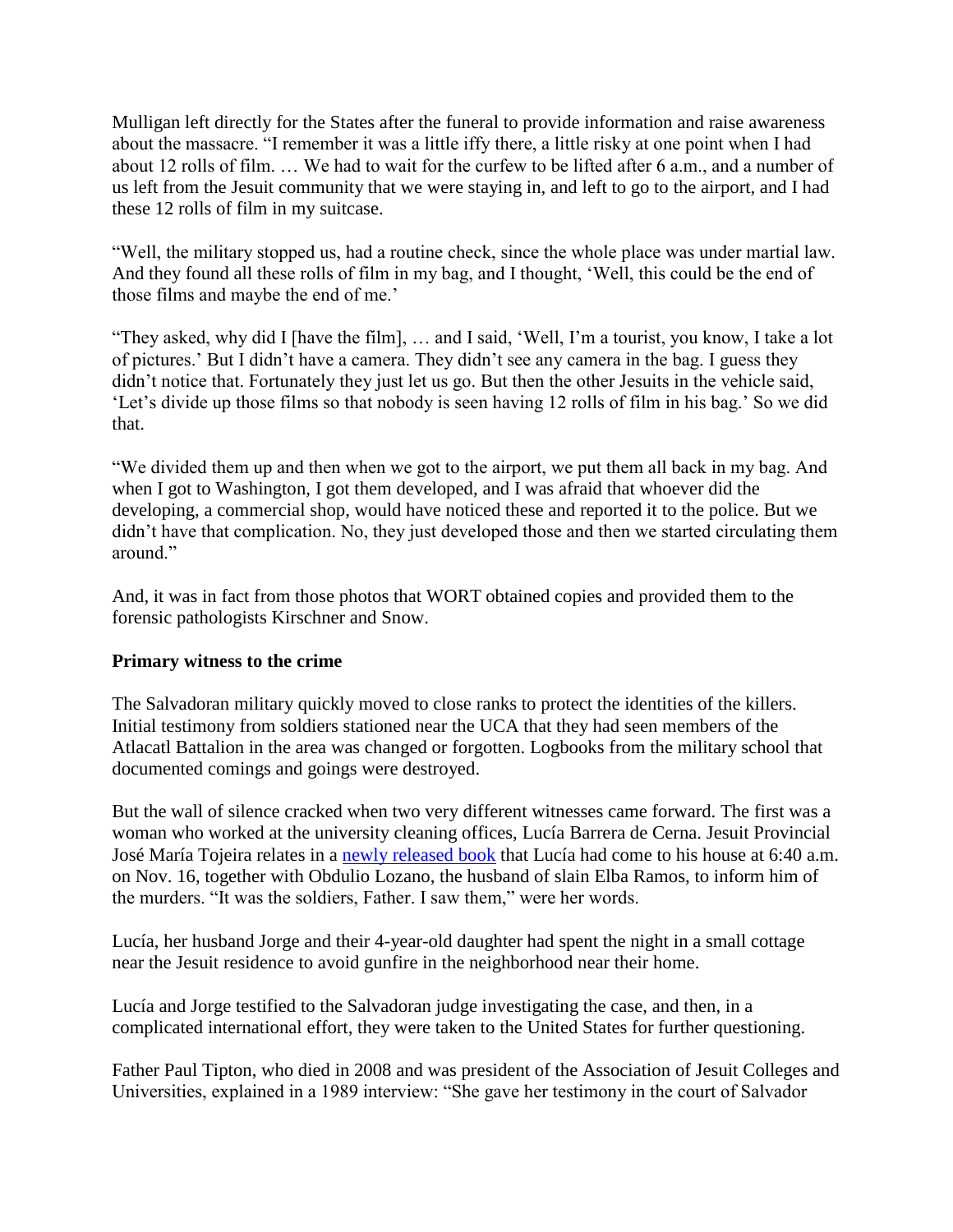before the prosecuting judge [under Salvadoran law the judge who hears the case is also the investigator], and she had given her sworn testimony to him before leaving Salvador. She agreed to come forward and to give this testimony, and there was no question that the Jesuits realized that she would be a target for death by doing this.

"Instead of going to the American Embassy, they chose to go to the Spanish Embassy. The problem we have down there, it is very, very clear that our embassy is simply not trusted down there. And so, she was put under the auspices of the Spanish government and, because it happened the French minister for humanitarian affairs was in Salvador at the time, a French military aircraft was there. She was flown out on the French military aircraft and into Miami.

"The American Embassy was only informed of this at sort of the last minute, and I think they kind of made a grandstand at the airport. The American ambassador insisted that one of his people go with them. And so she was accompanied by an American officer of the embassy to Miami, Richard Chidester. He's the legal officer of the embassy in Salvador. They arrived Thanksgiving night. The first we knew they were here was 10 a.m. Friday morning, when the offices were closed and myself and another Jesuit happened to come by and there was a telex from Salvador from the provincial saying she's on her way, please meet her."

Accompanying Father Tipton was New York State 1st Assistant Attorney General Scott Greathead, one of the founding members of Lawyers Committee for Human Rights, now called Human Rights First. Greathead, who is now a partner with a law firm in New York, explains: "When the plane landed in Miami there was a delegation of Jesuits there to meet Lucía and her family, and they were told by Richard Chidester that he had plans to take them to the airport hotel where they were going to meet with FBI agents who were going to conduct a security assessment. And, the U.S. Jesuits who were meeting her had no idea what this was about, but they assumed that it was necessary for Lucía's protection, and so they consented to that. And they did not see Lucía or her family for another three or four days.

"Unknown to the Jesuits, Lucía spent that three- or four-day period in incommunicado interrogations at the hands of Richard Chidester, an embassy officer, two Spanish-speaking FBI agents, and ultimately, a [colonel] from the Salvadoran Army who made efforts to question Lucía and get her to recant her testimony given to the judge in El Salvador that she'd seen Salvadoran troops there that night. And at the end of this, I think it was a three-day period, after they'd succeeded in getting Lucía to say that what she had told the judge wasn't true, they handed her over to the Jesuits, and the Jesuits were told that she had recanted her testimony."

Father Tipton, in his 1989 comments, was outraged at the way the witnesses had been treated. "She's been in the state for eight days at that point [Dec. 2] completely, we found out later, being held almost incommunicado, … almost incommunicado, with her husband and child," he said. "They were interviewed as long as 12 hours a day. … And they would be separated. This is a simple peasant lady from Salvador. They would be separated, and the attempt was to trip her story up.

"After the third day, she panicked. … She kept asking to see one of the Jesuit fathers [there had been two Jesuits from the Jesuit community in Miami who had visited with them], and she kept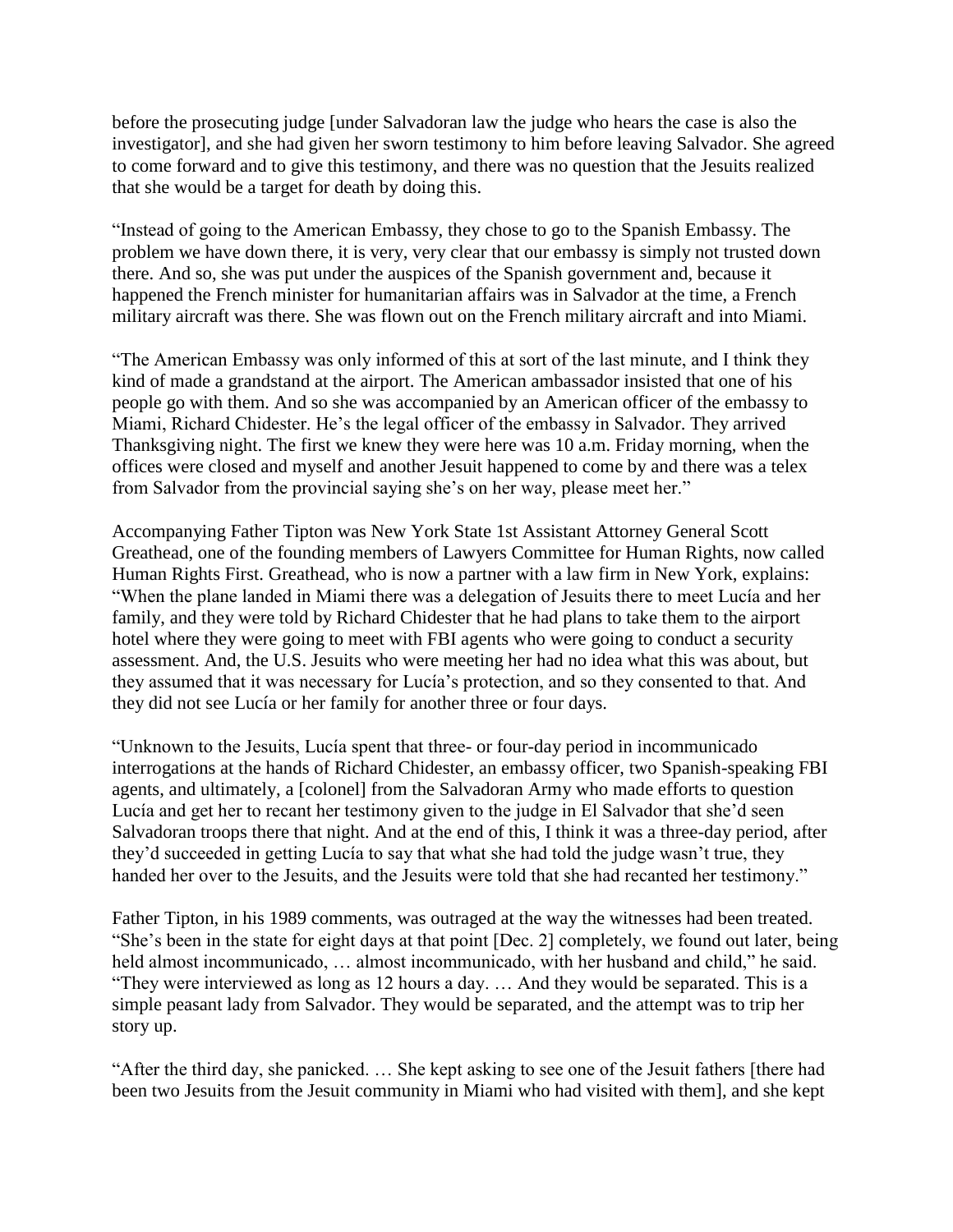asking, could she talk to Father Barrera or Father Esquivel, and the FBI told them, 'Oh, we don't have their telephone number, and they don't have a telephone, there's no way to get in touch with them.' And so she was kept out of touch with them.

"And so finally, basically, as she told us, 'I told them what they wanted to hear.' She almost immediately recanted on that story and said, 'I'm sorry. That is not true. I lied. I saw what I saw, and what I saw was five soldiers.' They kept pounding her and pounding her and pounding her, sort of pressuring the questions, and finally she said, 'Look, I didn't see anything. Just forget it. I didn't see anything. Let me go. I want to get out of here. Let me go. …'

"It was an inhuman manner of interrogation. It was not an interview, it was an interrogation. It was conducted apparently by a Colonel Rivas, who is the chief SIU [Special Investigative Unit] investigator of Salvador, in the presence of two different FBI interrogators who participated in this questioning, in the presence of Richard Chidester, the legal officer of the United States Embassy."

The SIU consisted of Salvadoran soldiers trained by the FBI, so it is likely that the presence of Col. Rivas was intimidating to Lucía and Jorge. Additionally, according to the U.N. Truth Commission report entitled "From Madness to Hope: The 12-Year War in El Salvador," "Colonel Manuel Antonio Rivas Mejía, Head of the Commission for the Investigation of Criminal Acts (CIHD), learnt the facts and concealed the truth; he also recommended to Colonel Benavides measures for the destruction of incriminating evidence."

Greathead concurs: "I was of the opinion that the U.S. Embassy was perfectly capable of deciding that this wasn't in the interest of [U.S. government] policy to support the Salvadoran military, which was very important to the Reagan administration and at that time the Bush administration, … and that they may have informed or convinced themselves internally that this peasant woman could not be telling the truth, and she must have been put up to it by somebody. And that, in fact, was what the U.S. ambassador was beginning to say off-the-record to reporters who spoke to me in San Salvador – that she was lying and that she was persuaded to say that by various people in the Salvadoran human rights community. So, I had had that kind of experience with U.S. ambassadors and foreign service officers in the embassy before, and I believed Lucía when she told me how she had been treated, and that she had been forced after three days of really intensive, intensive interrogation. … You know, I'm in law enforcement, and I know how police investigators can do that – sometimes properly and appropriately when it's required to get information quickly to deal with a situation that might involve risk to other people, and very frequently improperly, when they just want to solve a crime or accomplish getting a statement out of somebody that they need for one purpose or another. And these guys, I believe, and came to be convinced, were directed to get this woman to admit that she was lying."

"The reason we Jesuits in the United States are very angry is that the mistreatment of the Cernas effectively has neutralized the only witness who has come forward, and it means probably no other witness will come forward," Father Tipton [told The New York Times](http://www.nytimes.com/1989/12/19/world/fbi-discounts-salvador-inquiry-role.html) at the time. Reports like this [and others](http://www.nytimes.com/1989/12/18/world/witnesses-in-jesuit-slayings-charge-harassment-in-us.html) brought then-U.S. President George H.W. Bush to actually respond to reporters' questions on the issue. According to [transcripts made public](http://bushlibrary.tamu.edu/research/public_papers.php?id=1320&year=1989&month=12) from the collections of the George Bush Presidential Library and Museum in College Station, Texas, the president,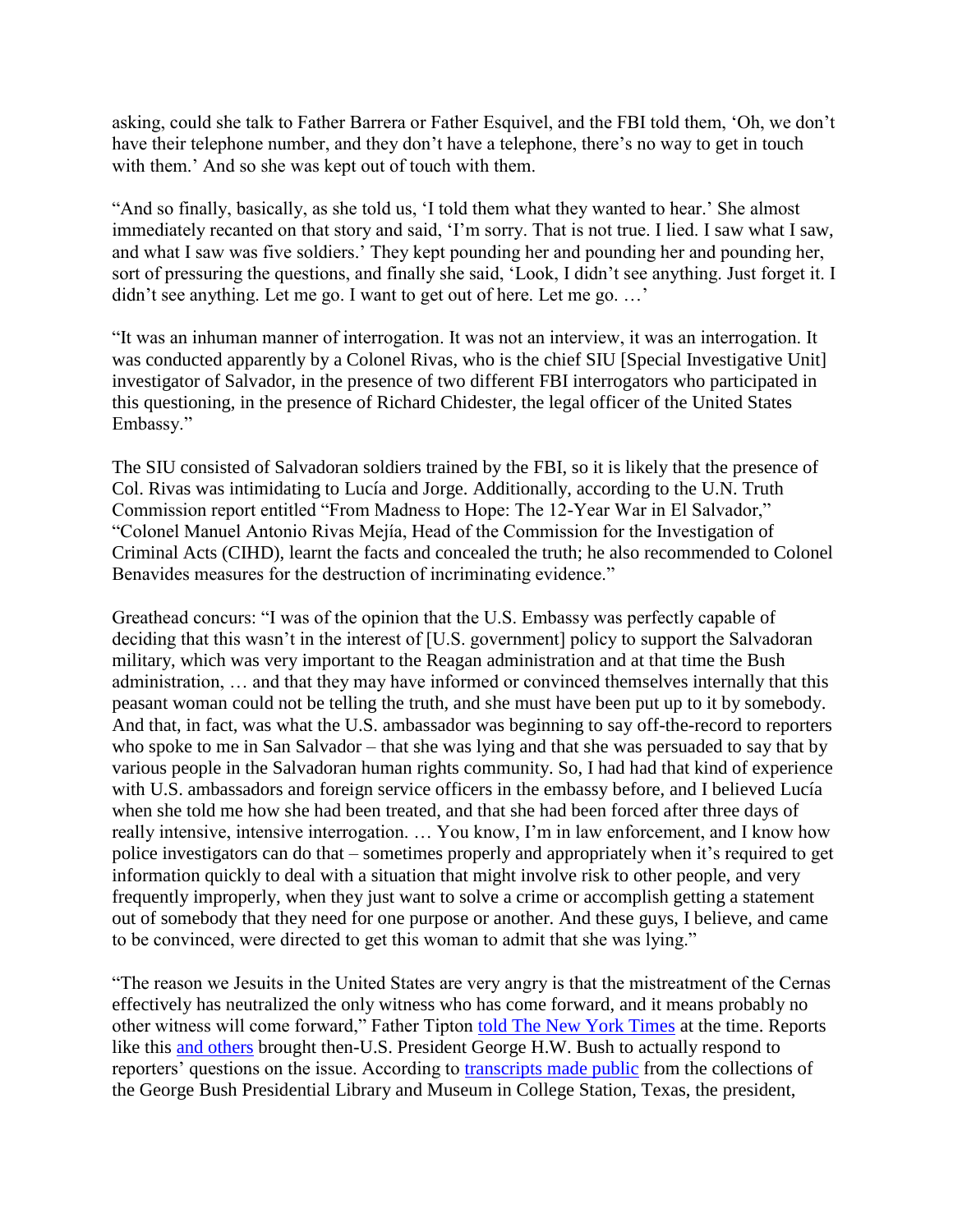speaking at 1:50 p.m. on Dec. 11 to a group of editorial page editors in Room 450 at the Old Executive Office Building, said: "When I read that, I looked into that and am assured that is not the case. … She was accompanied by a person from the U.S. Embassy. I believe the Justice Department has had the custodianship or taken a keen interest in all of this. And I have confidence that our attorney general would not permit the kind of inquisition process that was alluded to in the papers today."

### **An unlikely witness comes forward**

A second witness was U.S. Army Maj. Eric W. Buckland. Buckland, who was serving in El Salvador in the Fall of 1989 as a Detachment Commander, 4th Psychological Operations Group, approached his commanding officer, Lt. Col. William Hunter, on Jan. 2, 1990 to say that he had received word from his Salvadoran contact, Col. Carlos Armando Avilés Buitrago, commander of psychological operations for the Salvadoran Army, that the Jesuit murders had been conducted under the direction of Col. Benavides. A series of somewhat unorthodox events followed.

Instead of going to the embassy, where U.S. Ambassador William Walker had offered U.S. protection to any witness who could shed light on the crime, Hunter took Buckland to a meeting with the Salvadoran military, members of which he was accusing: "Lt. Col. William Hunter informed the chief of the United States Military Mission, Col. Milton Menjívar, who arranged a meeting in Col. [René Emilio] Ponce's office where Buckland and Avilés were brought face to face. Avilés denied having given Buckland such information," according to the U.N. Truth Commission report.

But in fact, Buckland's revelations do seem to have been the crucial spur to actually begin a serious investigation, because, the report continues: "A few days after Buckland's statements were reported, the Minister of Defence established a Special Honour Commission, consisting of five officers and two civilians, to investigate the murders."

Buckland was then quickly taken from El Salvador and flown to the U.S. to be further questioned by the FBI. That interview [was recorded.](http://www.franksmyth.com/wp-content/uploads/2011/01/Release-the-Jesuit-Tapes.pdf) At this point, he made a variety of additional claims, which he later recanted, essentially making his entire testimony suspect.

Buckland, who retired from the military in August 1999 at the rank of Lt. Col., remains in the employment of the U.S. government in the area of drug policy, but spends much of his time [writing](http://isbn.directory/book/9780914927655) and [lecturing](http://www.mosbymen.com/) on Civil War history. Speaking last week from his home, Buckland was "reluctant to start picking that scab again." It was, he explained, "such a lousy experience for doing what I thought was right, … it took me a long time to get over a lot of the anger I felt."

Buckland readily admits that he made some mistakes, first in not coming forward promptly, and second in the way he conducted himself during the Jan. 12 interviews with the FBI. But he stands by his [initial testimony](http://s3.amazonaws.com/omeka-net%2F11079%2Farchive%2Ffiles%2Fda73ba02708d46e0b5225fffc8a34ad2.pdf?AWSAccessKeyId=AKIAI3ATG3OSQLO5HGKA&Expires=1416123782&Signature=H8A82La3kbqvQS5Wnw60fhxnBHg%3D) of Jan. 2: "The first time when I came forward and testified, or wrote my statement and everything, was in El Salvador. That's what happened, … what I relayed there. Then I went up and had a couple of days of session with the FBI, and that's when I kind of fell apart."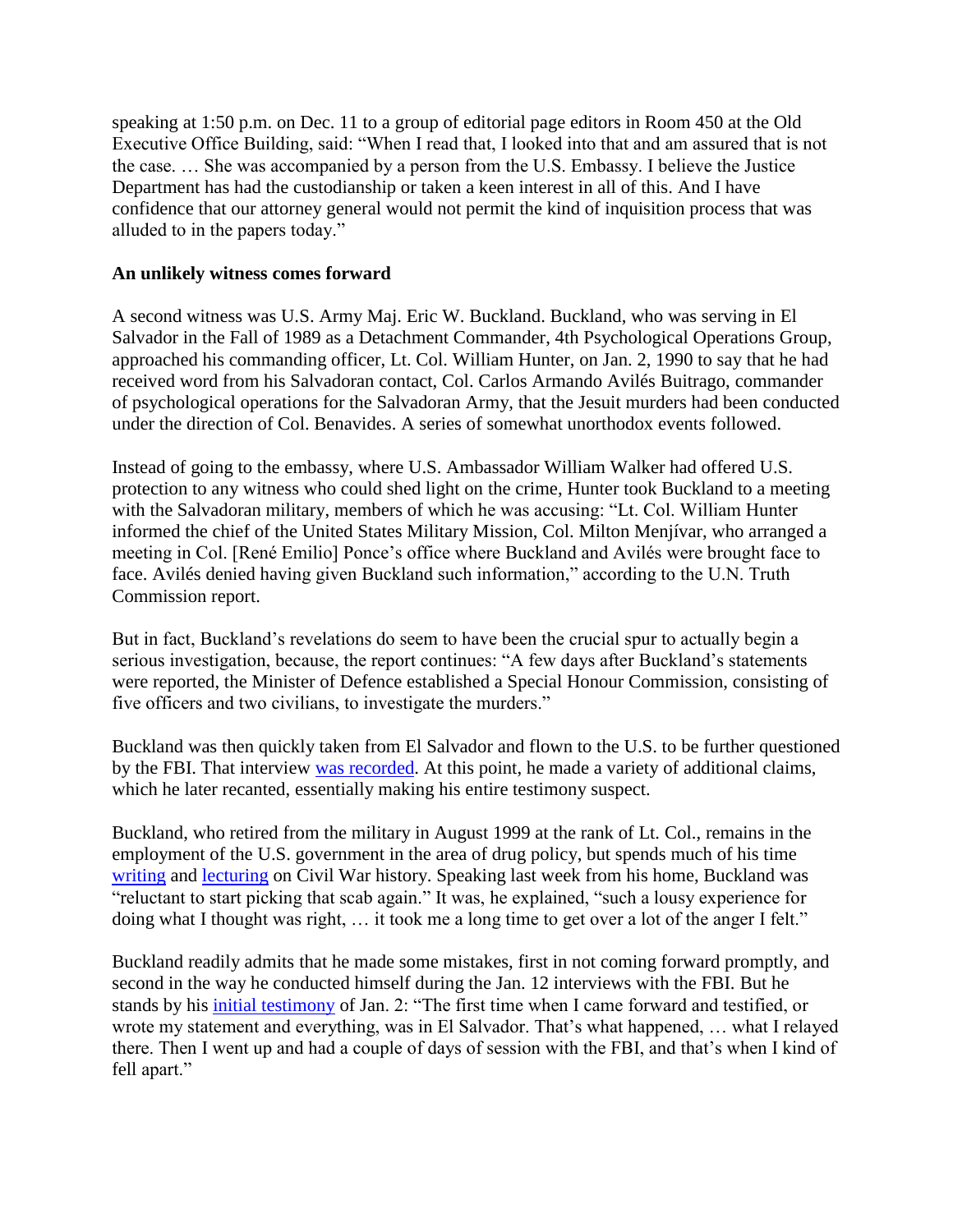Buckland admits that some of what he told the FBI in those sessions was incorrect, and that he recanted it on his own, not under pressure: "And there was a lot of noise about how the U.S. government made me recant and everything, which wasn't true. You know, I recanted on my own."

Buckland initially said nothing because he considered Aviles a friend and felt he had been told something in confidence. "I waited a couple of weeks after I was told because I thought the Salvadoran government would do the right thing. I thought they knew the right stuff and I thought they would handle it. And I finally said something after, I don't know, about two weeks when I realized that nothing was happening. That's kind of when the whole house caved in, when I said something."

Buckland now feels that Col. Aviles may have been using him to further some sort of careerbuilding agenda. "Upon reflection I have absolutely no doubt that he played me. … And the more I think about it, … I think he probably knew that I was obligated as a U.S. officer there to say something, and I probably went out on a limb by not saying something for a couple of weeks because I thought I knew better. I knew it would go ugly as soon as I said something. And it did. Immediately the Salvadorans were damned, you know, collectively – not just the knuckleheads who ended up doing the murders. And then, by association, the U.S. military started taking some hits, and you know, I just knew that was the way it would go. Because I know there were enough people against the efforts and stuff down there that this would be another seed [to grow criticism of U.S. efforts in the country]."

### **Resounding shocks**

The murder of the Jesuits sent a resounding shock throughout the world. Demonstrations were held across the United States. Father Joe Mulligan, together with noted antiwar activist Philip Berrigan, took the issue to the gates of the White House: "I felt right at the time of the funeral that my place was in the U.S. I mean, as a Gringo. … I'd been in Nicaragua since 1986. But I just felt I had to come back to the U.S. and talk to people in Washington. Talk to friends of the peace movement [and the] Catholic workers movement. I remember talking with people, especially at Jonah House, … Phil Berrigan, Elizabeth McAllister, and just [wanting] to do something to protest and bring this horrible massacre home to Washington, where a lot of the cause of it really was. So, we organized a small action where Phil Berrigan and I poured blood [a mixture of their own blood and blood from the soil in the garden of the UCA] on the outer gatepost by the sidewalk of the White House. And then we just served the night in jail. That was it. But we felt that was important to show that the blood of the Jesuits and the two women and so much blood shed throughout El Salvador during the whole decade of the '80s was in great part on the hands of the U.S. government."

Congressional outrage resulted in hearings and a cut in the scheduled [\\$85 million aid package](https://www.congress.gov/bill/101st-congress/senate-bill/2954) pending a resolution of the case. Dean Brackley, who died in October 2011, went to San Salvador following the death of his Jesuit colleagues to become a professor of philosophy and ethics at the UCA. In a 2009 interview, he recalled: "I remember in the Bronx where I was, I found out just hours after the killings, and I remember very quickly realizing that this would mean an end to U.S. military aid to El Salvador. We were in bi-partisan slumber at the time, the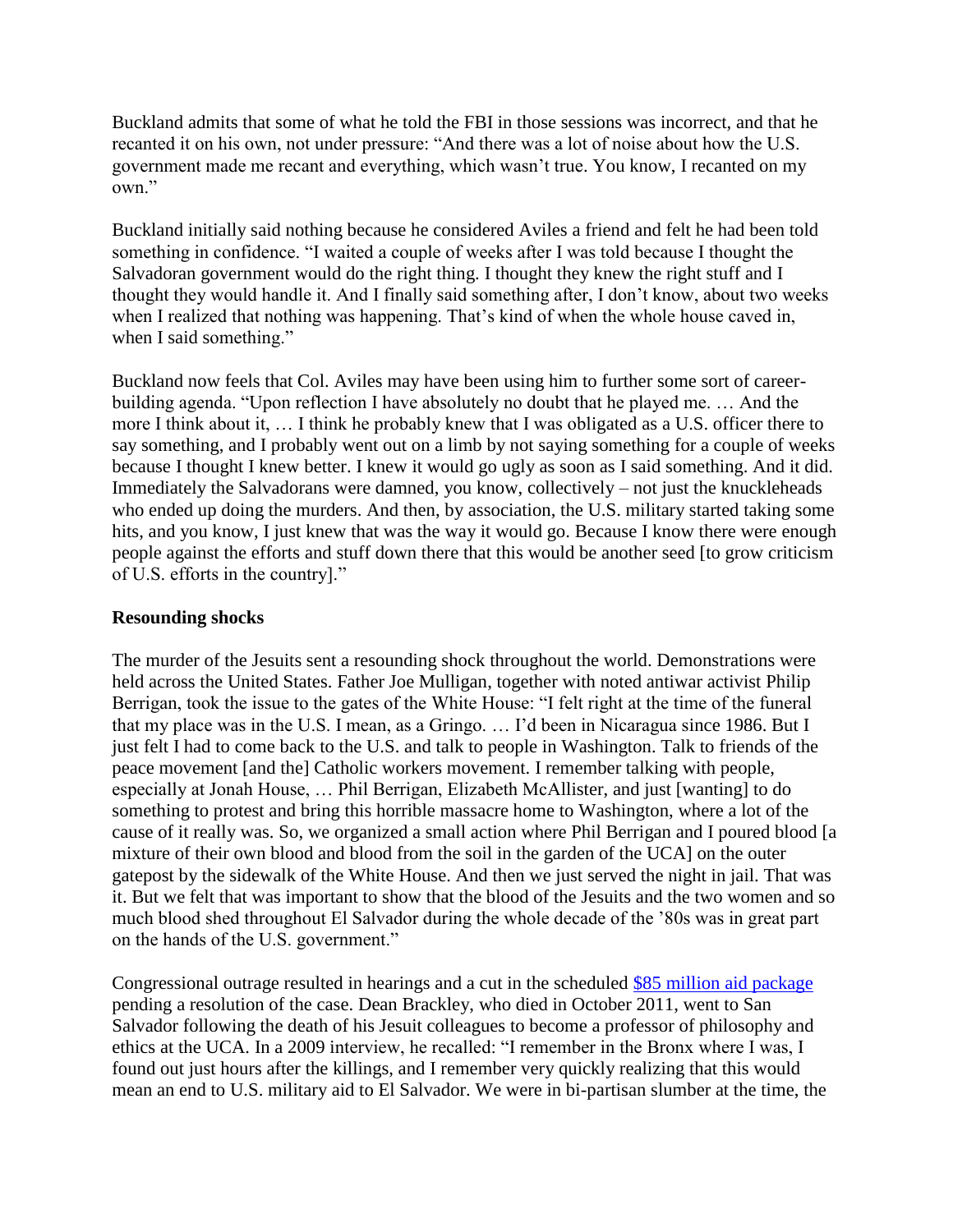official version of the war was prevailing and phones in Congress began to ring off the hook. People were very upset and outraged by this – 'this is the government we are financing, we are prolonging this war' – and it became an important force for negotiating peace in El Salvador."



# **Annual protests**

Since 1990, protests have been held outside the gates of WHINSEC in commemoration of the murders and in an effort to defund the facility, nicknamed by protesters the ["School of](http://www.addictedtowar.com/docs/soaw.htm)  [Assassins.](http://www.addictedtowar.com/docs/soaw.htm)" In a 1999 interview, Roy Bourgeois, a Maryknoll priest who has been "laicized," or canonically dismissed for his activism, explained the history: "That first anniversary, back in 1990, we had just a handful of people here and it became a tradition of ours, for the movement, as it began to grow, to come here every November and to call for the closing of the school. And the second year we had about 200 people; the third year about 600. Now, last year [1998], 7,000 gathered here at the main gate of Ft. Benning – using their voices for the voiceless, calling for the closing of this school. And 2,319 crossed the line and entered Ft. Benning in a solemn funeral procession, and everyone was detained shortly, though there were no arrests. However, in the past, some 50 of us have gone to prison for these nonviolent protests. …

"One good thing about this movement, or any movement for peace and justice, we can all do something. And a lot of people have gone to prison, they've written letters, they've gone to Washington, they're coming down here to Ft. Benning to put their feet in front of this huge Army post, and we're using our voices for the voiceless, as Archbishop Óscar Romero said so well before he was assassinated by a graduate of the School of the Americas."

In subsequent years, over 20,000 participated in the annual protests. Organizers expect this [year's protests](http://soaw.org/november/en/) to be large as well.

U.S. Representative Jim McGovern (D-Mass) has tried for many years to close the school, using the power Congress holds over its funding. After a 2009 speech at the UCA in San Salvador, where he received an honorary doctorate in human rights from the Jesuit university, McGovern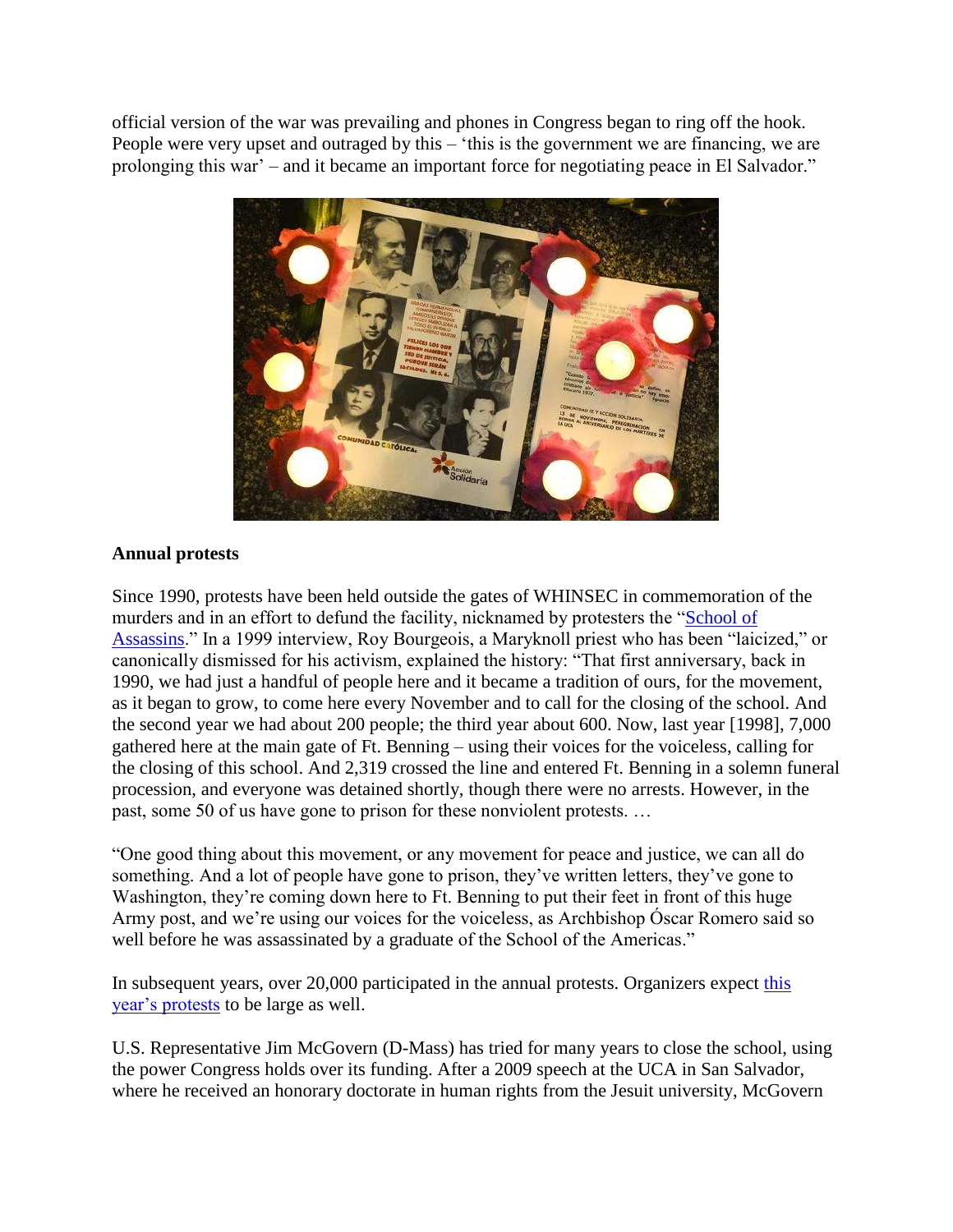said: "For many years I've had a bill to try to shut it down, but the votes aren't there, and President Obama has not agreed to shut it down. So we're going to keep on trying. But I did get an amendment to the Defense Bill passed that would force the Department of Defense to publicize the names of the people that go there. I believe that school represents everything that the United States does not want to be thought of around the world, and the sooner we close it the better."

In October 2009, the U.S. Congress passed joint resolutions in the House and Senate (HR 761 and SR 321), authored by McGovern, [honoring the Jesuits](http://www.wola.org/sites/default/files/downloadable/Central%20America/El%20Salvador/Past/h.res.%20761%20jesuit%20martyrs%20commemoration.pdf) and their social justice work in El Salvador.

### **Annual commemorations**

Each year, at the UCA in San Salvador, a commemoration is held. Events are both religious and cultural, and include a Mass at the cathedral of San Salvador as well as musical performances. In recent years, these have always included the creation of *alfombras*, temporary carpets made from colored salt, flowers and wood shavings in the roadway surrounding the grounds of the UCA. They last only a day and are walked over by the thousands who take part in the candlelight vigil and procession that evening. This year's commemorations also included a delegation from the Center for Justice and Accountability, an international human rights organization dedicated to deterring torture and other severe human rights abuses around the world. U.S. Rep. Jim McGovern attended as well.

### **Trials and tribulations**

Following Maj. Buckland's revelations and a subsequent investigation by Salvadoran officials, a trial was held in 1991. Nine soldiers were charged in the murders, but one, Pvt. Jorge Alberto Sierra Ascenio, had deserted the military and fled the country before he could be arrested. The verdict was delivered on Sept. 28, 1991 and only two of the defendants – Col. Benavides and Lt. Yusshy René Mendoza Vallecillos – were found guilty of murder. All of the other defendants, including those who had confessed, were acquitted.

A 1993 amnesty law, pushed through El Salvador's Legislative Assembly just days after the release of the U.N. Truth Commission report, meant that both Mendoza and Benavides were released after serving about 15 months of a [30-year sentence.](http://articles.latimes.com/1993-04-02/news/mn-18159_1_el-salvador)

More than 20 years after the murders, there has been some discussion of revisiting or [repealing](http://www.ticotimes.net/2013/03/22/will-el-salvador-end-amnesty)  [the amnesty law.](http://www.ticotimes.net/2013/03/22/will-el-salvador-end-amnesty) With a new president, Salvador Sánchez Cerén, from the FMLN, elected this past March, the question may again arise. Additionally, in the United States, moves by the Clinton administration in 1993 to release 12,000 documents along with several other releases stimulated by FOIA requests and congressional inquiries, have created a rich [trove of](http://www2.gwu.edu/~nsarchiv/nsa/publications/elsalvador2/)  [information](http://www2.gwu.edu/~nsarchiv/nsa/publications/elsalvador2/) about this case and others that can be used in new investigations and prosecutions.

Most of those connected with the 1989 murders are still in El Salvador – free and unaffected – although [a diplomatic cable](https://cablegatesearch.wikileaks.org/cable.php?id=06SANSALVADOR1847) recently released by WikiLeaks indicates that as recently as 2006,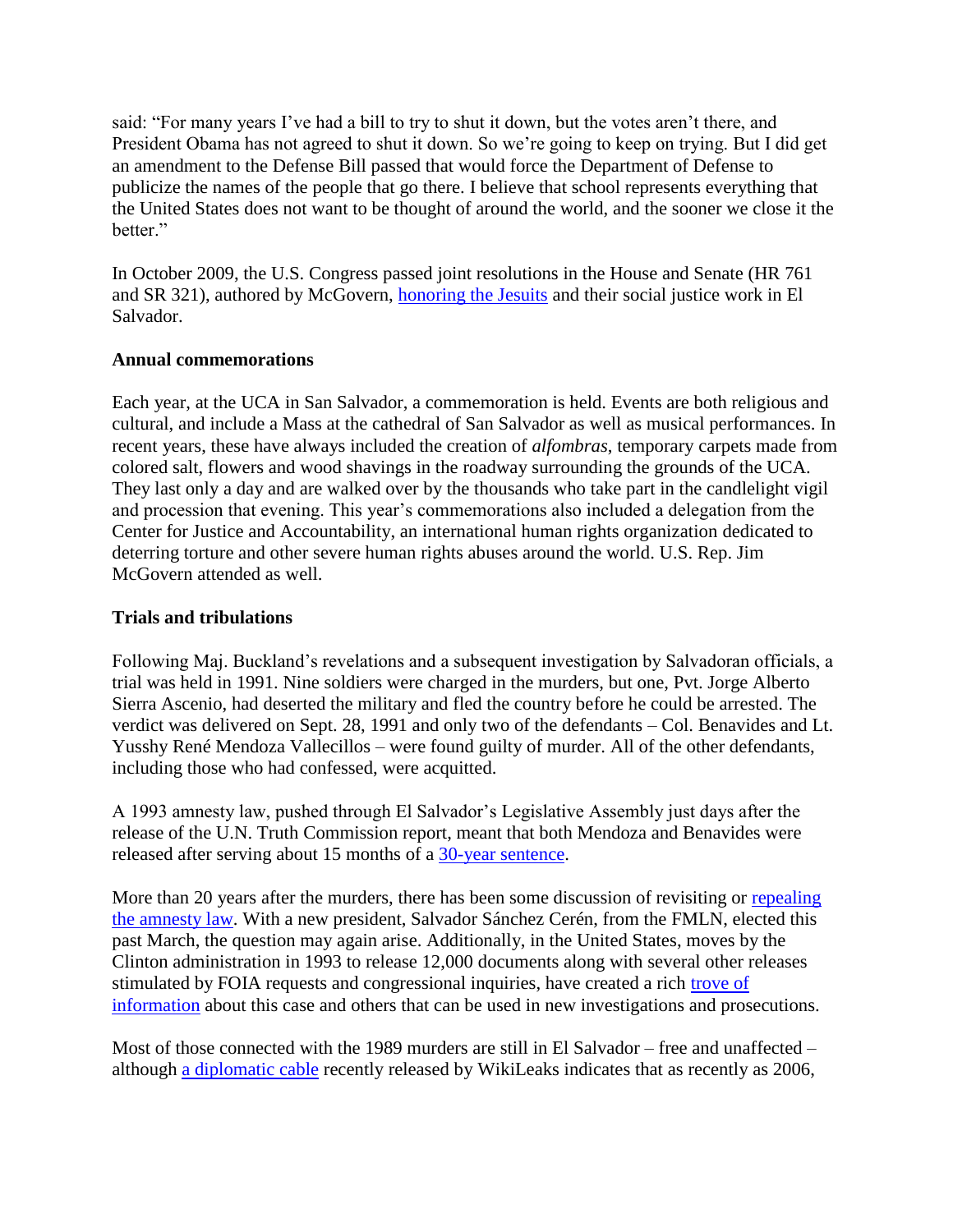Salvador military members whose names were associated with the massacre had difficulty participating in "Operation Iraqi Freedom."

In a 2009 interview, U.S. Rep. McGovern said: "When it comes to upholding human rights in El Salvador, the problem comes that the United States has had a hand in some of the difficulties down here, and it has made the establishment up there [in the U.S.] a little more reluctant to expose the truth. But we are moving. We have a new president who understands the importance of human rights more than the previous one did, and we're going to keep pushing."

In November 2008, [a new case was filed,](http://cja.org/article.php?list=type&type=84) this time in Spain, by the Spanish Association for Human Rights (APDHE) and the San Francisco-based Center for Justice and Accountability (CJA). Some of this trove of documents, [together with others](http://www.suffolk.edu/moakley/elsalvadorguide.html) gathered by the late congressman Joe Moakley, have been used to build a strong case against 20 high-ranking former Salvadoran officials.

Almudena Bernabeu, international attorney and transitional justice program director for the CJA and lead counsel of the Jesuit's case for the center, said: "We filed three cases, four cases I guess altogether, including a case in U.S. courts for the assassination of Archbishop Romero. So I had been spending a great deal of time with the communities, the victims [in El Salvador]. It took a little while, because the Jesuits are not really easy to persuade. But I thought it was the right thing to do. The families were in Spain [five of the slain Jesuits were Spanish citizens]. People in El Salvador were taking CJA, this organization, as a serious organization to sort of carry the legacy of this. …

"You know, this was a very important case to the people of El Salvador. In their minds it really brought an end to the civil war and precipitated changes and a lot of the things that they are still struggling [for]. So, that's why we did it. … The case has been evolving. It's been an interesting process; long, because these cases are always the longest to investigate, but I'm pretty pleased with the results and where we are today with a lot of hope for the next year."

A 2008 State Department cable [released by WikiLeaks](http://www.wikileaks.elfaro.net/es/201106/cables/4326/) shows how the Salvadoran government initially attempted to block the trial, and particularly the earlier inclusion of former Salvadoran President Alfredo Cristiani for "covering up crimes against humanity." Then-Salvadoran President Antonio "Tony" Saca, a member of the same ARENA party as Cristiani, told reporters in November 2008 that "reopening wounds of the past is not the best formula for reconciliation." Similar words came from Salvador's Archbishop Fernando Sáenz Lacalle, who said, "Opening this case in another country's courts won't help the process of domestic reconciliation." He went on to emphasize that the case had no place in the Spanish court, stating that, "El Salvador's affairs should be resolved in El Salvador."

The Spanish Judge Eloy Velasco did not ultimately choose to include Cristiani in the indictments, but [issued arrest warrants](http://cja.org/downloads/JesuitsArrestWarrants.pdf) in May 2011 and now is seeking [extradition](http://nsarchive.wordpress.com/2011/05/31/documents-provide-key-evidence-in-jesuit-case-arrest-warrant/) of the accused [participants](http://www.ticotimes.net/2011/06/01/spain-pursues-salvadoran-soldiers-over-1989-killings) in the murders and cover-up.

Former Defense Minister René Emilio Ponce was one of those named in the planning and coverup, but he died [in May 2011](https://nsarchive.wordpress.com/2011/05/05/salvadoran-military-official-accused-of-ordering-jesuit-massacre-dies-at-64/) before he could face prosecution. However, a former colonel,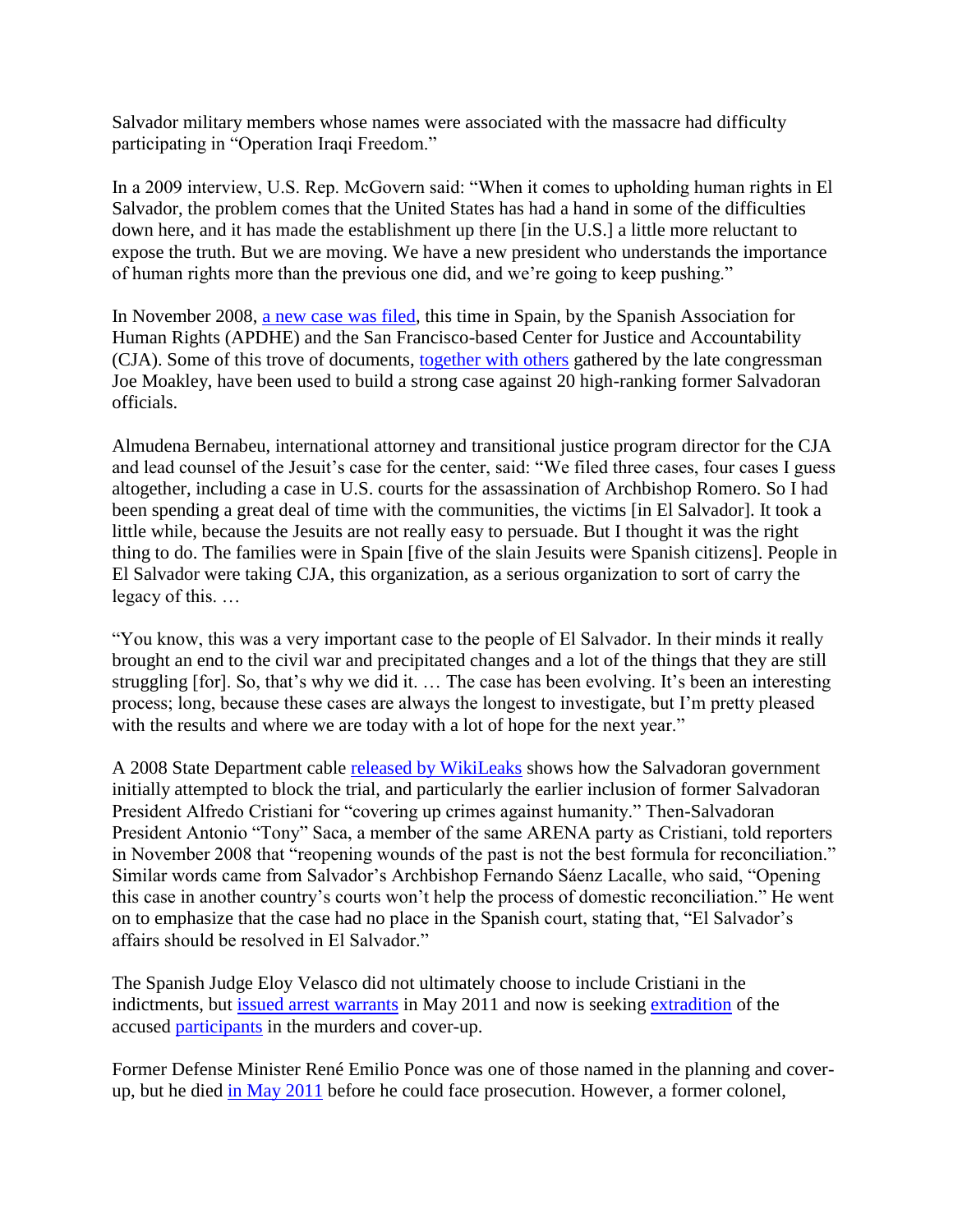Inocente Orlando Montano, now in his 70s and who was vice minister of public security at the time of the murders, was recently arrested in Boston and is being held for immigration fraud and perjury for lying on his visa application. He is being held in a [federal detention center](http://www.nytimes.com/2013/08/28/world/americas/salvadoran-linked-to-killing-to-serve-time-in-us-prison.html?_r=1&) in Butner, North Carolina, on a 21-month sentence that ends in April 2015.

Unlike the others indicted who are still in El Salvador, since Montano is in the U.S., he could be subject to [extradition](http://www.cja.org/article.php?list=type&type=518) to Spain.

Attorney Bernabeu explains: "When you indict these guys you have to issue arrest warrants, and after arrest warrants you have to request the extradition. And that has been done in relation to all the defendants, taking into consideration that 95 percent of them are in El Salvador. Some of them we are still trying to find. And we believe that some of them are in the U.S. and some of them are in other places in Latin America. And then we found Montano in Massachusetts.

"So, the U.S. did apply its laws, and they went through this criminal prosecution for immigration fraud. But in the hearing [we] brought up quite a bit about the Jesuits case, and I think the federal judge who handled the criminal case here in the U.S. was very moved and quite agitated by the amount of evidence and how much there was in relation to the crime and the Jesuits' assassination, and we have a very solid extradition request against Montano at the Department of State and the Department of Justice. [We are] hoping [they] will approve it and then eventually extradite Montano to Spain to face trial."

Bernabeu [told the Salvadoran press](http://casojesuitas.elfaro.net/entrevista-a-almudena-bernabeu/) last weekend that she is optimistic the request will go through.

Father Mulligan concurs: "I hope that would happen because at least that would be one way of getting some more information."

The case in Spain has already received a great deal of testimony from researchers and experts, including Terry Karl, professor of Latin American studies and political science at Stanford University, and Kate Doyle, researcher for the [National Security Archive](http://nsarchive.wordpress.com/2009/11/16/right-to-justice-in-el-salvador/) in Washington, D.C. They also heard testimony from Lucía Cerna and her husband Jorge via videoconference.

They had not, as of this writing, heard testimony from Eric Buckland. Bernabeu explains: "Because this is a criminal prosecution, we named him as a witness, and we did all our due diligence. We found him … and we provided all of that information to Judge Velasco in Spain, who, due to the fact that this is criminal prosecution, for the testimony or the deposition to be admissible it needed to be ordered by the judge and granted by the U.S. government. So, he filed the petition, and the Department of Justice through the Department of State answered that he [Buckland] was not in physical and mental condition as sufficient or sufficiently well to provide any objective testimony."

The response came in a letter dated Oct. 15, 2009 from Mary Ellen Warlow, director of the Office of International Affairs at the Justice Department's Criminal Division. It clearly states: "… Twenty years later he has no accurate recall of the events. His memory today is not recent. Mr. Buckland does not have anything to add to or supplement his prior testimony. Consequently,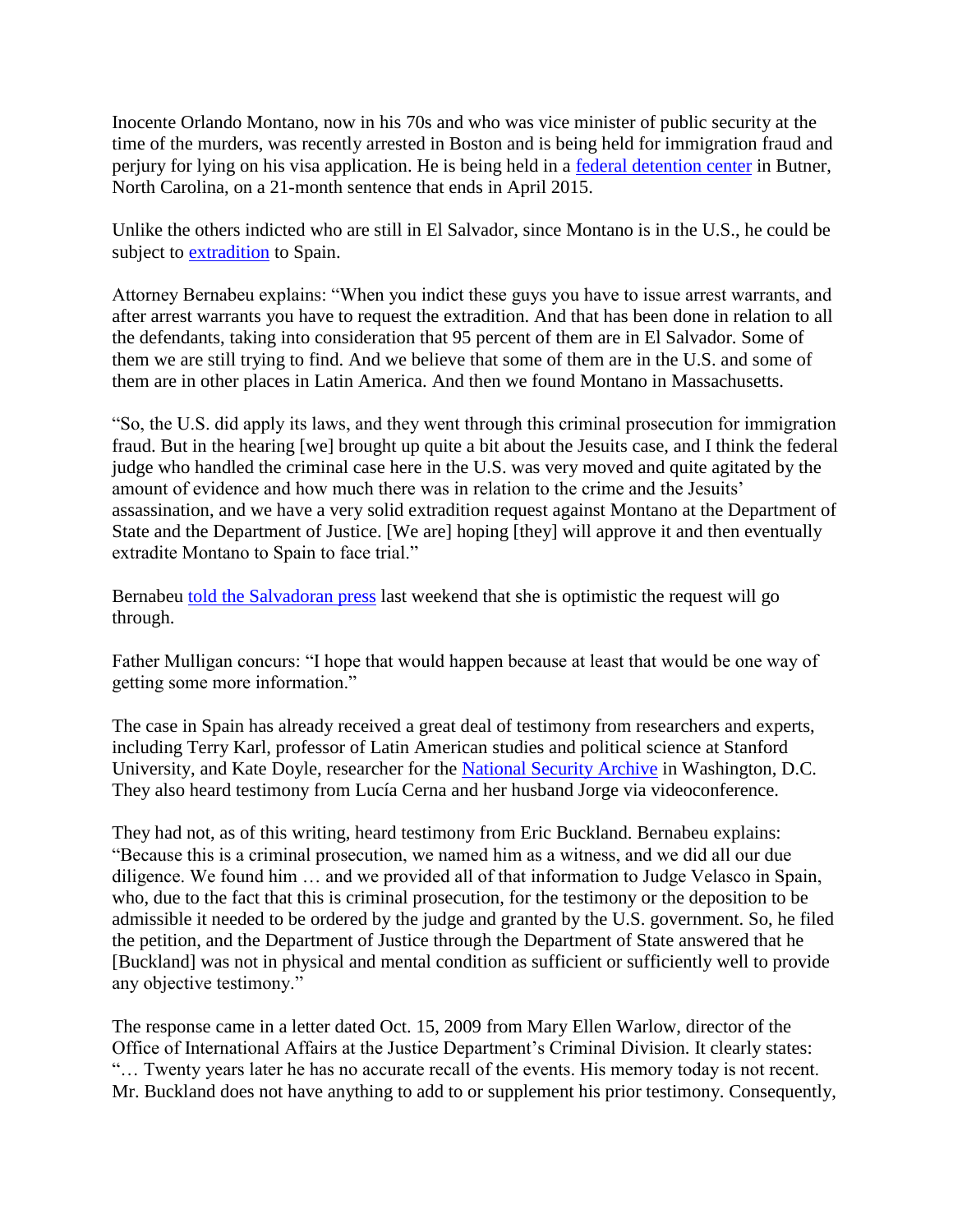Mr. Buckland refuses to submit to questioning by Spanish authorities. Accordingly, we are closing our file on this matter."

Eric Buckland, speaking last week, had a slightly different version of the conversation: "A year, or two years ago I think it was, Department of Justice reached out because apparently I had been subpoenaed. … Some feeler was put out to the Department of Justice for me to come over, and I don't know if our government plays in that or they recognize it or whatever, but really it was some young lawyer calling for whatever reason to find out if that was me or whatever, and really [she] had no idea what it was about. And I said I have no problem going over and talking. I said, 'I'm not sure people will like what I have to say,' but, you know, I have no problem going over at all."

# **New film, new hope**

"Blood in the Backyard," a new 30-minute documentary film produced by the California-based Jesuit production company [Loyola Productions,](http://loyolaproductions.com/) premiered this past weekend at the [Ignatian](http://ignatiansolidarity.net/iftj/)  [Family Teach-In for Justice](http://ignatiansolidarity.net/iftj/) in Washington, D.C. The film includes interviews with Rep. Jim McGovern, William Walker, former U.S. Ambassador to El Salvador, and Father Jon Sobrino, S.J., who was on the faculty of the UCA, but was away from the country at the time of the massacre.

Joe Mulligan hopes for positive, structural changes in the spirit of the improvements that the murdered Jesuits sought: "The situation in El Salvador remains abominable as far as the social conditions for the people, and as everybody knows, the crime problems that have arisen in that context with the maldistribution of wealth, the lack of employment possibilities for the youth. … The revolution during the '80s was all about making some significant structural changes in Salvadoran society, but the whole system remains basically the same. The struggle that the martyrs gave their lives for and their denouncements of injustice and their denouncements of the maldistribution of wealth is still very much on our agenda in El Salvador and many other places."

Almudena Bernabeu sees possibility for this change: "I think that my [work] really has been very much guided by the people of El Salvador. … On the one hand, the communities have suffered, the ones that were oppressed, they went through the civil war, and also the new generations that want to see real change. … I think that the consolidation of the democracy from a political standpoint at least is clear in my mind. … Some of the old powers and some of the old alliances between power, money and army are completely gone, and that's what they want. … [It's not] that our case [alone] is going to change El Salvador, but I think it is giving the strength for some public debate to be opened."

U.S. complicity in the killings still remains unaddressed. In 1989, immediately following the murders, the National Security Archive released documents they had received through the Freedom of Information Act showing that the Jesuits of the UCA had been regularly mentioned by U.S. policy makers all the way back to 1977. And [recently released material](http://www2.gwu.edu/~nsarchiv/NSAEBB/NSAEBB492/) shows that U.S. officials were initially not considering the Salvadoran military as possible perpetrators of the crime, rather choosing to blame it on "extremists of the left or right."